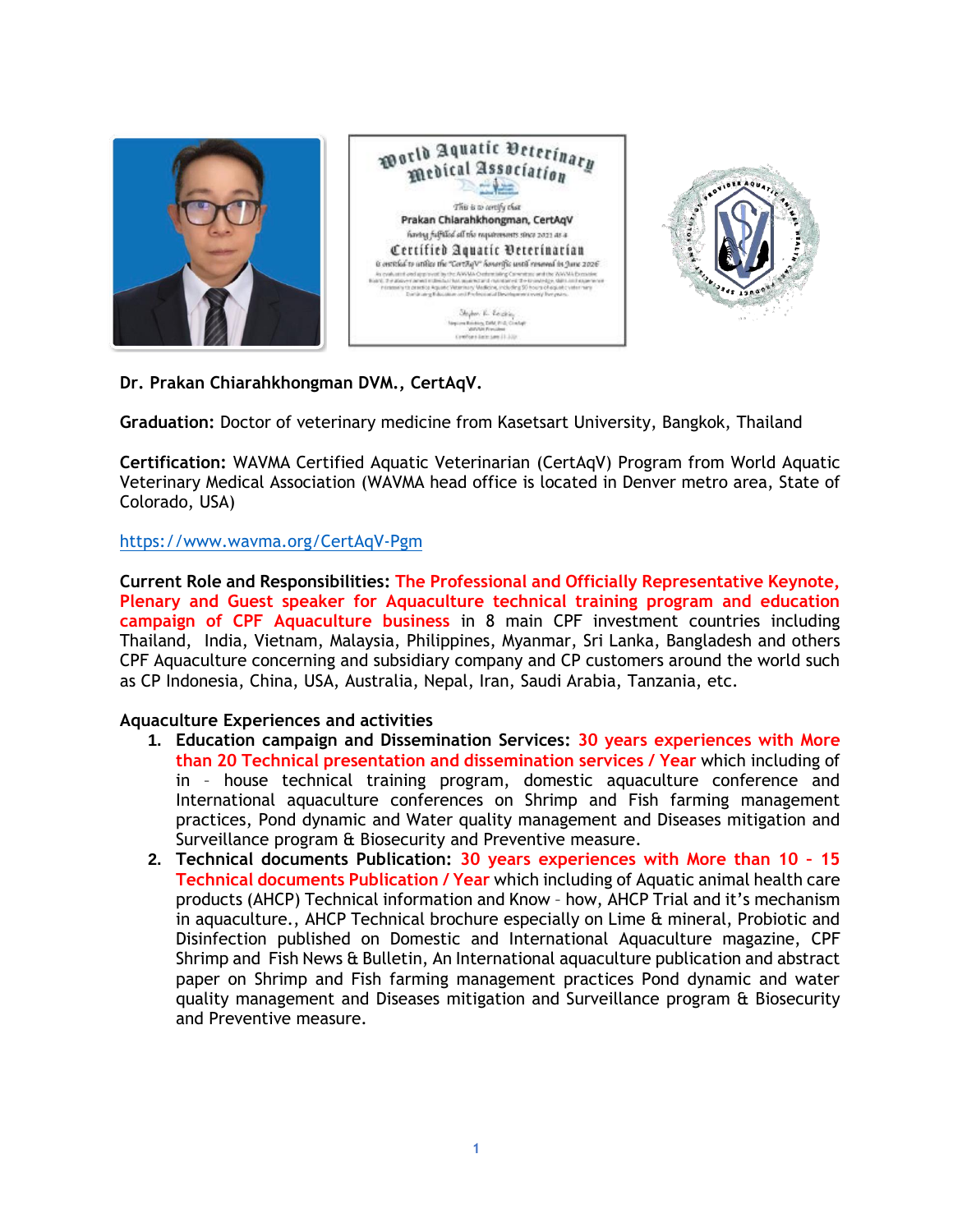**Mobile:** +66819353509 **Line and Whatspp ID:** +66819353509

**Official email address:** [prakan@cpf.co.th](mailto:prakan@cpf.co.th)

**Optional email address**: [prakan@outlook.com](mailto:prakan@outlook.com) , [drprakan@gmail.com](mailto:drprakan@gmail.com)

**LinkedIn profile:** <https://www.linkedin.com/in/drprakan/>

**Facebook profile:** <https://www.facebook.com/DrPrakan/>

**Company address:** CP Advance Pharma private company, 80, 82, 84, 86, 88, 92 Soi Chan 28, Chan road, Thung Wat don, Sathorn, Bangkok 10120 Thailand

**Telephone:** +6626758800

**Birthday:** 22/03/1967

**Experiences and Job summary:**

**August 2017 – Present:**

Vice President of Aquatics Animal Health Care Products [Specialist](https://www.linkedin.com/company/1285246/?lipi=urn%3Ali%3Apage%3Ad_flagship3_profile_view_base%3BG6VnhodXTa2XJN%2FOh9t0Cg%3D%3D&licu=urn%3Ali%3Acontrol%3Ad_flagship3_profile_view_base-background_details_company) and Solutions Provider [\(AAHCPS\)](https://www.linkedin.com/company/1285246/?lipi=urn%3Ali%3Apage%3Ad_flagship3_profile_view_base%3BG6VnhodXTa2XJN%2FOh9t0Cg%3D%3D&licu=urn%3Ali%3Acontrol%3Ad_flagship3_profile_view_base-background_details_company) Charoen [Pokphand](https://www.linkedin.com/company/1285246/?lipi=urn%3Ali%3Apage%3Ad_flagship3_profile_view_base%3BG6VnhodXTa2XJN%2FOh9t0Cg%3D%3D&licu=urn%3Ali%3Acontrol%3Ad_flagship3_profile_view_base-background_details_company) Group Global (CPG) Dates [Employed](https://www.linkedin.com/company/1285246/?lipi=urn%3Ali%3Apage%3Ad_flagship3_profile_view_base%3BG6VnhodXTa2XJN%2FOh9t0Cg%3D%3D&licu=urn%3Ali%3Acontrol%3Ad_flagship3_profile_view_base-background_details_company) Aug 2017 – Present Location Bangkok [Metropolitan](https://www.linkedin.com/company/1285246/?lipi=urn%3Ali%3Apage%3Ad_flagship3_profile_view_base%3BG6VnhodXTa2XJN%2FOh9t0Cg%3D%3D&licu=urn%3Ali%3Acontrol%3Ad_flagship3_profile_view_base-background_details_company) Area, Thailand

## Which emphasizes and specialized on

- 1. Vice president of **Technical support for Aquaculture Health Care Products research and development (AAHCPS-R&D) and Education Campaign (EDC)** on Aquaculture Solutions providers Services which emphasized on a distribution of technical training for CPF/CPG staffs and customers i.e. Being a representative of CPF and CPG Aquaculture Technical Speaker for in-house domestic technical training for CPF /CPG Aquaculture business staffs in Thailand and for CPF Aquaculture business in Oversea countries.
- 2. AAHCPS have been giving Technical back up and consultative services for requested CPF/CPG Aquaculture Customers / Growers around the world which using CP Aquaculture products and needed a Technical extension services from the Center of Aquaculture technology in Thailand i.e. India, Philippines, Malaysia, Vietnam, Bangladesh, Indonesia, Sri Lanka, Nepal, Iran, Saudi Arabia, Tanzania, Australia, USA etc.

# **Year 2006 – 2017:**

Assistant Vice President at [Aquaculture](https://www.linkedin.com/company/80547/?lipi=urn%3Ali%3Apage%3Ad_flagship3_profile_view_base%3BG6VnhodXTa2XJN%2FOh9t0Cg%3D%3D&licu=urn%3Ali%3Acontrol%3Ad_flagship3_profile_view_base-background_details_company) Promotion Company Charoen Pokphand Foods Public Company (CPF)- Thailand World [Headquarter](https://www.linkedin.com/company/80547/?lipi=urn%3Ali%3Apage%3Ad_flagship3_profile_view_base%3BG6VnhodXTa2XJN%2FOh9t0Cg%3D%3D&licu=urn%3Ali%3Acontrol%3Ad_flagship3_profile_view_base-background_details_company) Dates [Employed](https://www.linkedin.com/company/80547/?lipi=urn%3Ali%3Apage%3Ad_flagship3_profile_view_base%3BG6VnhodXTa2XJN%2FOh9t0Cg%3D%3D&licu=urn%3Ali%3Acontrol%3Ad_flagship3_profile_view_base-background_details_company) 2006 – 2017

[Employment](https://www.linkedin.com/company/80547/?lipi=urn%3Ali%3Apage%3Ad_flagship3_profile_view_base%3BG6VnhodXTa2XJN%2FOh9t0Cg%3D%3D&licu=urn%3Ali%3Acontrol%3Ad_flagship3_profile_view_base-background_details_company) Duration 11 years Location Bangkok [Metropolitan](https://www.linkedin.com/company/80547/?lipi=urn%3Ali%3Apage%3Ad_flagship3_profile_view_base%3BG6VnhodXTa2XJN%2FOh9t0Cg%3D%3D&licu=urn%3Ali%3Acontrol%3Ad_flagship3_profile_view_base-background_details_company) Area, Thailand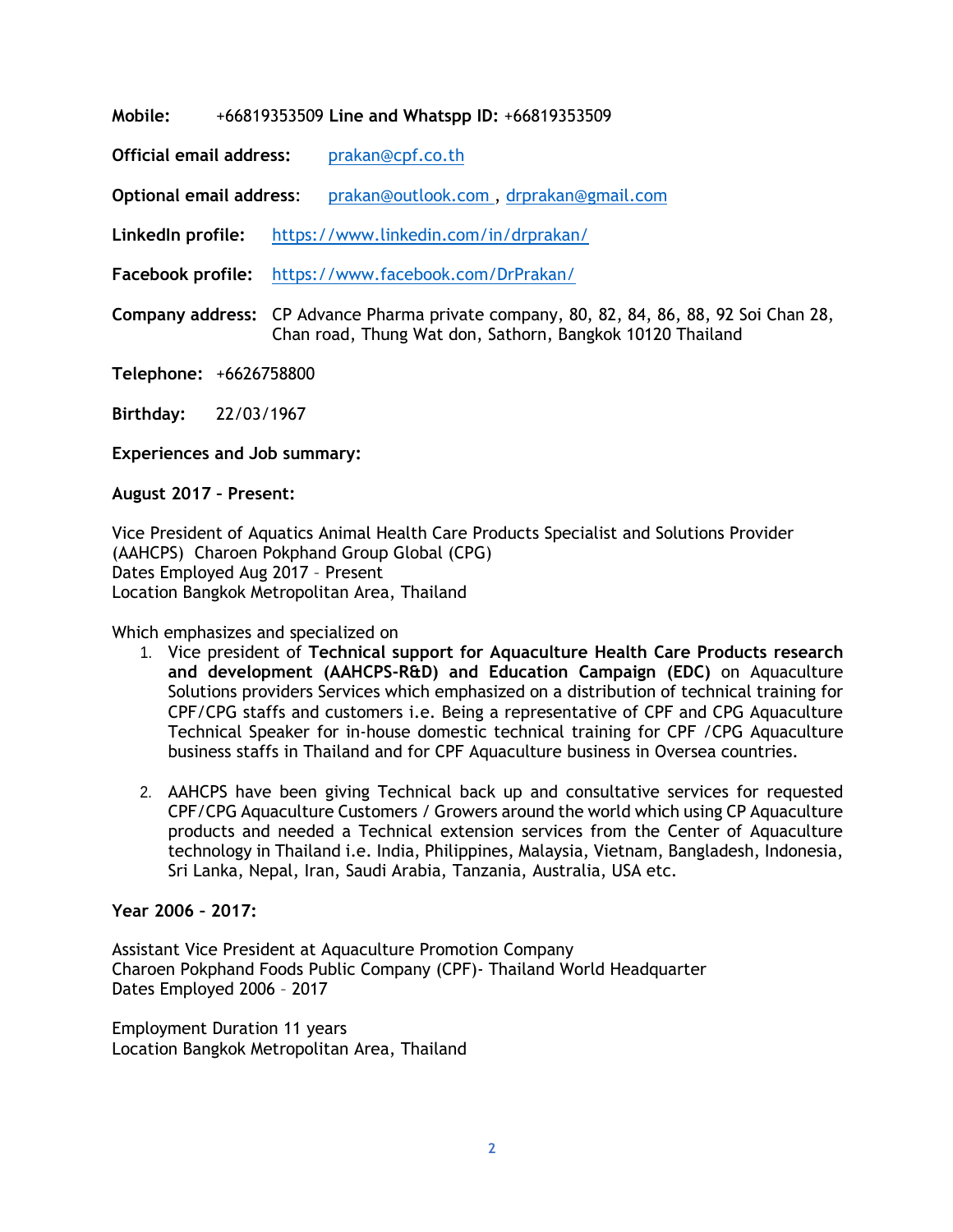Which emphasized and specialized on

- 1. Vice President of **Aquaculture Technical dissemination (TD) and Education campaign (EDC) and Training center** for international CPF / CPG Aquaculture overseas business i.e Philippines, Malaysia, India, Vietnam, Indonesia, Sri Lanka, Saudi Arabia, Iran, Tanzania, Bangladesh, Australia and USA and so on.
- 2. Co-Founders of **CP Shrimp Academy Technical Training (SAT Thailand)** located at Rayong province, East area, Thailand which is a training center provided a shrimp farming innovation and technology including management regimens SAT Thailand has offered more than 40 subjects aquaculture classrooms combine with Shrimp farming Practical training course for CPF / CPG Aquaculture domestic and overseas staffs, These SAT Thailand used to welcome more than 300 CPF / CPG staffs / year whom came from many countries around the world to learn how to culture shrimp with CPF innovation and technology.
- 3. Founder of **CP Fish Academy Technical Training (FAT Thailand)** located at Prathum Thani province, Central area, Thailand which is a Fresh water fish culture training center provided a technical and technology on Fish farming management practices, FAT Thailand has offered a learning class in the classroom combine with a Practical training course for CPF /CPG Aquaculture domestic and overseas staffs which used to welcome more than 150-200 CPF / CPG staffs / year whom working in fish business around the world to visit and practice here.
- 3. Vice President of **CPF Fresh – water Aquaculture Brood Stock development/ Hatcheries and Nurseries farms** and CPF fish farming demonstrated farms, The farms are located in North-East area of Thailand i.e. Kalasin farm, Ubonratchathani farm, Nong Khai farm which totally produced Nile tilapia fries and fingerlings more than 200 M fries / year supporting to NE of Thailand and others farms located in the North area of Thailand i.e. Nakhon Sawan farm which totally produced Tabtim tilapia fries and fingerlings more than 30 M fries / year supporting to North area of Thailand and others farms located in East and Central area of Thailand i.e. Khlong 13 and Khlong 11 fish fingerling farms which totally produced Nile / Tabtim tilapia fries and fingerlings more than 20 M fries / year supporting to central area of Thailand totally taken care the fries and fingerling production up to 250 M / year.
- 4. A technician and field researcher for all of the CPF hatchery and nursery farms which also provides new technologies for Brood stock & Fry and Fingerling development with recirculation aquaculture system (RAS), The innovation of Tilapia juvenile Tub – 2 – Tank® culture system with 24/7 water flow through technology and automatic feeder and shaking machine, Automatic central drainages system, vaccination program (both by ultrasonic and IM route vaccination program, Diseases research and development center for TILV in Tilapia in Thailand